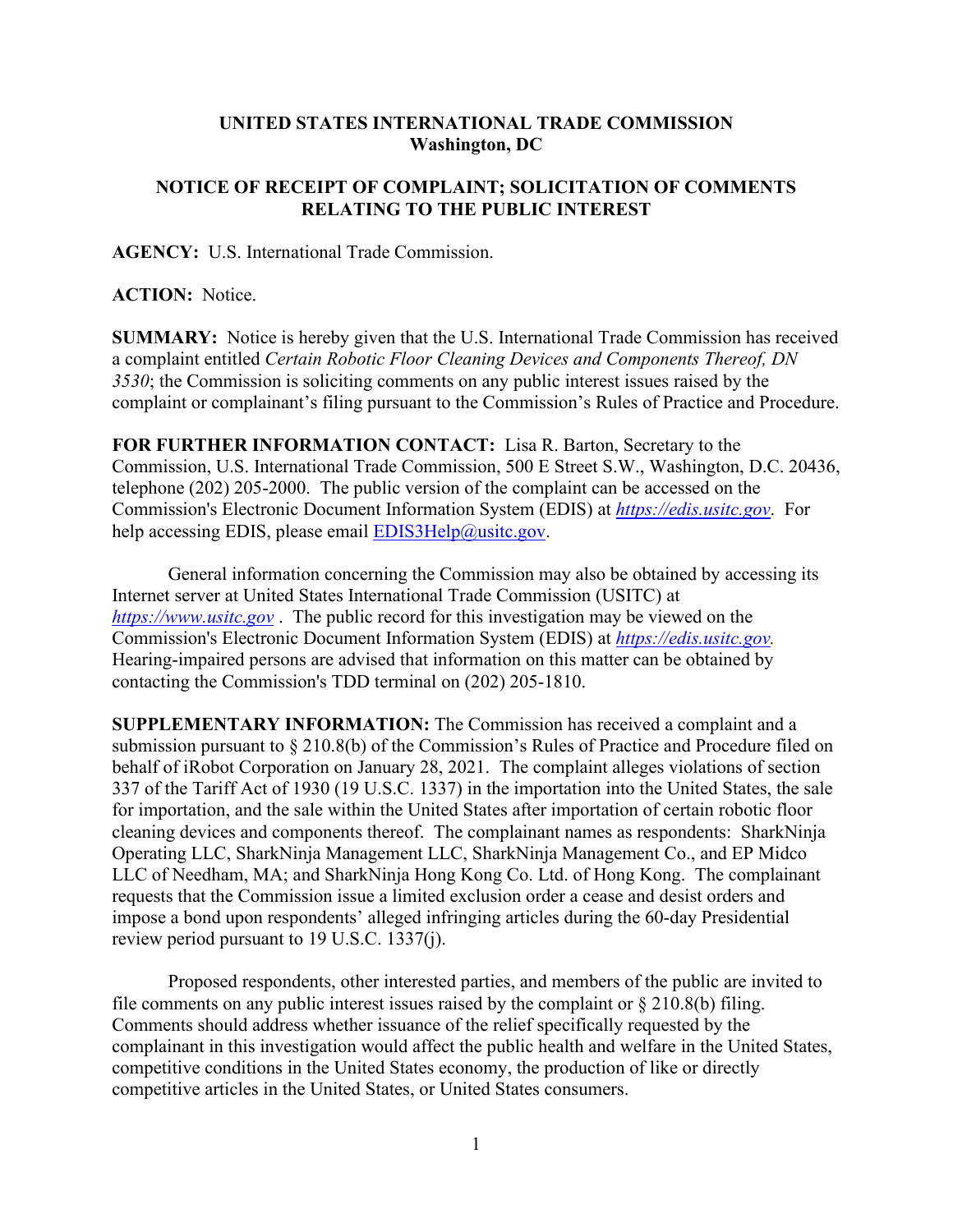In particular, the Commission is interested in comments that:

- (i) explain how the articles potentially subject to the requested remedial orders are used in the United States;
- (ii) identify any public health, safety, or welfare concerns in the United States relating to the requested remedial orders;
- (iii) identify like or directly competitive articles that complainant, its licensees, or third parties make in the United States which could replace the subject articles if they were to be excluded;
- (iv) indicate whether complainant, complainant's licensees, and/or third party suppliers have the capacity to replace the volume of articles potentially subject to the requested exclusion order and/or a cease and desist order within a commercially reasonable time; and
- (v) explain how the requested remedial orders would impact United States consumers.

Written submissions on the public interest must be filed no later than by close of business, eight calendar days after the date of publication of this notice in the Federal Register. There will be further opportunities for comment on the public interest after the issuance of any final initial determination in this investigation. Any written submissions on other issues must also be filed by no later than the close of business, eight calendar days after publication of this notice in the Federal Register. Complainant may file replies to any written submissions no later than three calendar days after the date on which any initial submissions were due. Any submissions and replies filed in response to this Notice are limited to five (5) pages in length, inclusive of attachments.

Persons filing written submissions must file the original document electronically on or before the deadlines stated above. Submissions should refer to the docket number ("Docket No. 3530") in a prominent place on the cover page and/or the first page. (*See* Handbook for Electronic Filing Procedures, [Electronic Filing Procedures](https://www.usitc.gov/documents/handbook_on_filing_procedures.pdf)<sup>[1](#page-1-0)</sup>). Please note the Secretary's Office will accept only electronic filings during this time. Filings must be made through the Commission's Electronic Document Information System (EDIS, *[https://edis.usitc.gov](https://edis.usitc.gov/)*.) No inperson paper-based filings or paper copies of any electronic filings will be accepted until further notice. Persons with questions regarding filing should contact the Secretary at [EDIS3Help@usitc.gov.](mailto:EDIS3Help@usitc.gov)

<span id="page-1-0"></span><sup>1</sup> Handbook for Electronic Filing Procedures: *[https://www.usitc.gov/documents/handbook\\_on\\_filing\\_procedures.pdf](https://www.usitc.gov/documents/handbook_on_filing_procedures.pdf)*